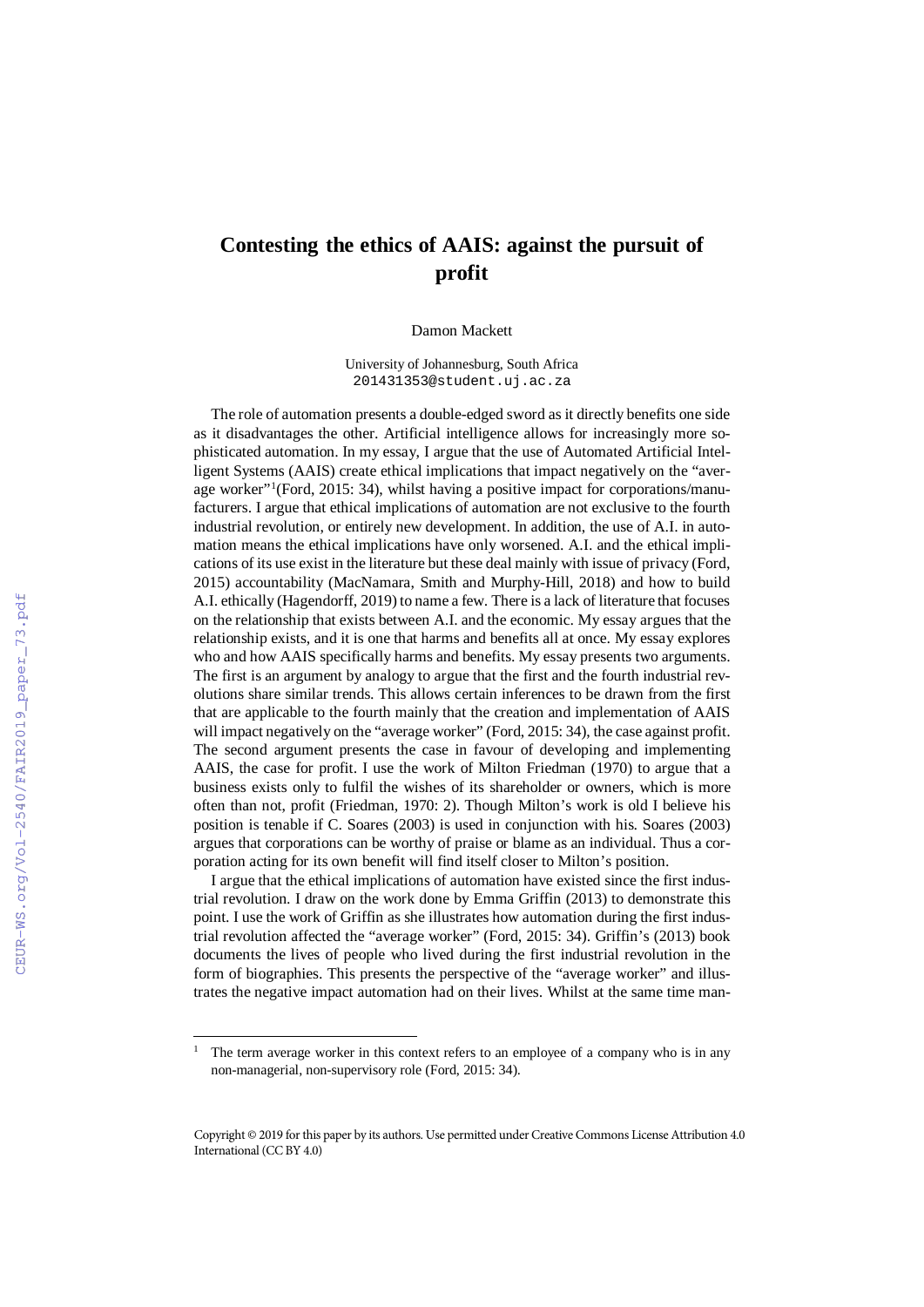ufacturers "amassed great wealth" (Griffin, 2013: 24). This allows me to draw an analogy between the first industrial revolution and the fourth industrial revolution. The work of Martin Ford (2015) presents an overview of the impact the fourth industrial revolution has on companies and the "average worker" (Ford, 2015: 34). Whist Ford (2015) present an opposing methodology to Griffin (2013), taking a large overview of the situation instead of documenting individual cases, the trends of both are similar in nature. Both industrial revolutions show that automation, and AAIS, illustrate the same this, it is positive for companies yet negative for the workers. There are trends both works identify that are not directly tied to the economy, one such trend is how both revolutions disrupt the wat knowledge is passed (Griffin, 2013: 29) (Ford, 2015: 50). Secondly, I argue for the implementation of AAIS, the case for profit by using the works of Friedman (1970) and Soares (2003). Friedman argues that corporations have no social responsibility, and exist solely to fulfil their owner's wishes (Friedman, 1970: 2), which is usually for the corporation to be a profitable one (Friedman, 1970: 2). Friedman extends this and argues that anyone who takes care of a corporation, can only act ethically by fulfilling the wishes of the owners (Friedman, 1970: 3). Doing anything else would be considered unethical, even acting socially responsible (Friedman, 1970: 3). Sociably responsibility can extend for a corporations consideration for its workers. As mentioned above, Friedman's work is rather old, and however, I believe his position is a tenable one if the work of Soares (2003) is used to supplement it. Soares argues that a corporation is able to act, and its actions can be blameworthy or praiseworthy, corporations are therefore able to act an individual's (Soares, 2003: 2). I apply Soares (2003) position to Freidman (1970) arguing that as an individual a corporation should look after its own interest which would be to make a profit. Lastly I present a counterposition to the pure pursuit of profit by arguing that the "Nike case" (DeTienne and Lewis, 2005) demonstrates how a corporation can be profitable and socially responsible, even when forced to do so (DeTienne and Lewis, 2005).There are a number of possible objections to my position, such as increased productivity making goods and services cheaper and job reskilling and creation. I address these concerns toward the end of my paper. I present a solution to the issue of my paper in the form of an "episodic career" (Chideya, 2016). Lastly I conclude by reiterating the main argument within my paper, namely that there is an ethico-economic aspect in developing and implementing AAIS that needs to be considered. From the point of the "average worker" (Ford, 2015: 34), as well as on the side of business.

## **References**

- 1. Chideya, F (2016). The Episodic Career: How to Thrive at Work in the Age of Disruption. New York, New York. *Atria Paperback.*
- 2. DeTienne, K.B. and Lewis, L.W (2005). The Pragmatic and Ethical Barriers to Corporate Social Responsibility Disclosure: The Nike Case. *Journal of Business Ethics (60).* Pp 359- 376.
- 3. Ford, M. (2015). Rise of the Robots: Technology and the Threat of a Jobless Future. *Basic Books,* Pp 32-105